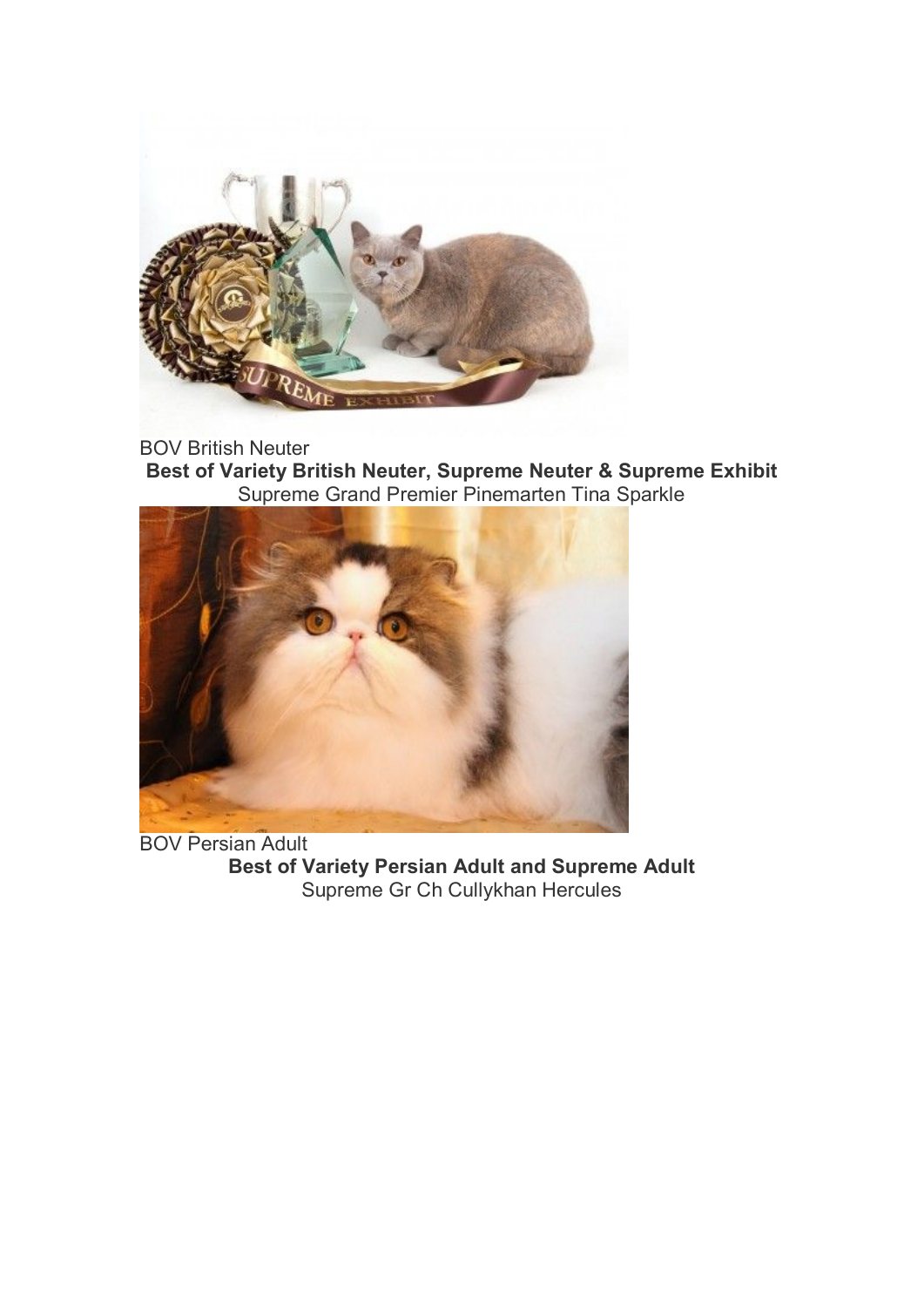

BOV Persian Kitten

**Best of Variety Persian Kitten** Lafrebella Poppy



BOV Persian Neuter **Best of Variety Persian Neuter** Pr Zendique Zebedee **Best of Variety Semi-Longhair Adult** NA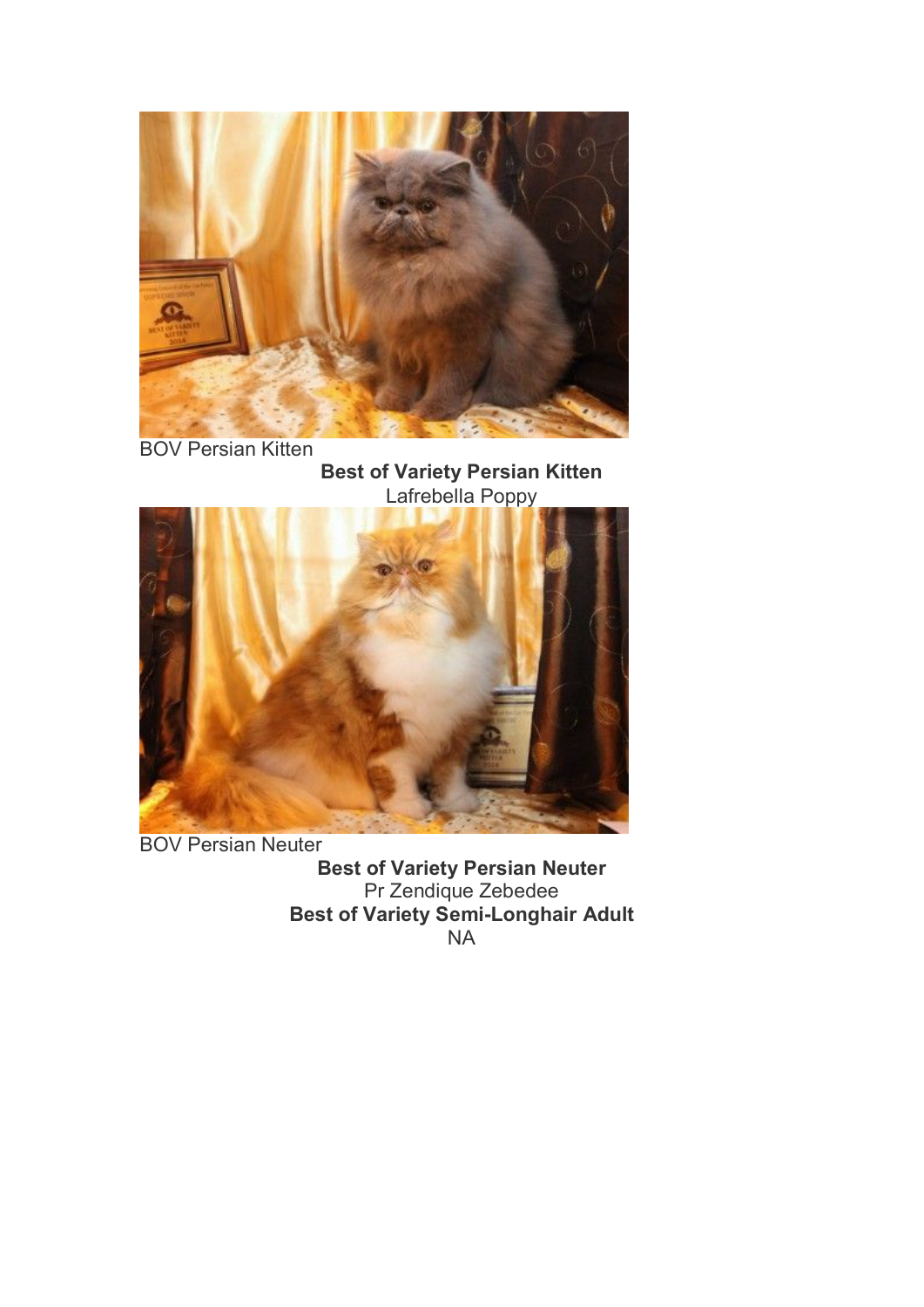

BOV SLH Kitten **Best of Variety Semi-Longhair Kitten & Supreme Kitten** Supreme Kitten Bazilevs Taymur



BOV Persian Neuter **Best of Variety Semi-Longhair Neuter** Filensio Pandora Charm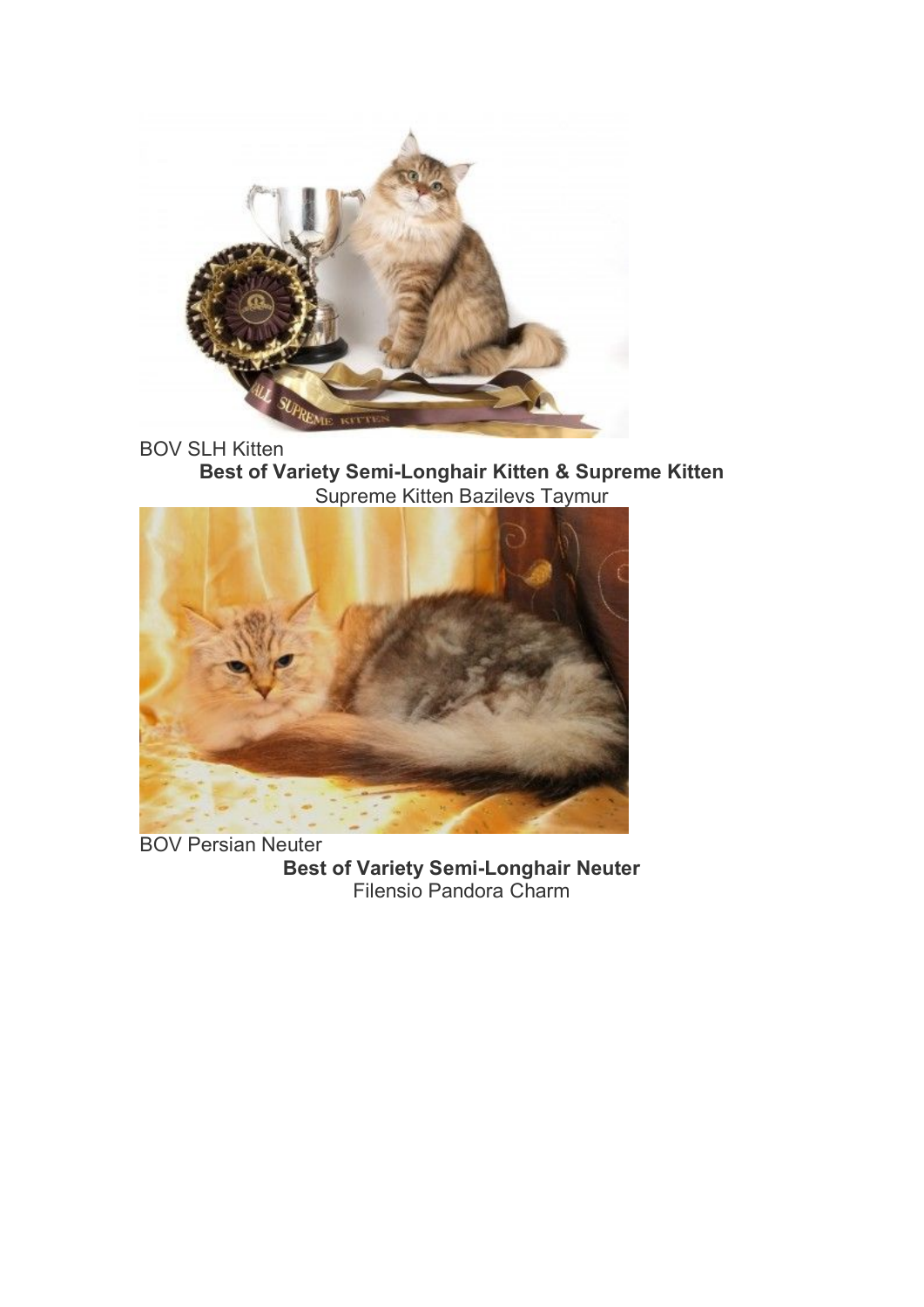

BOV British Adult

**Best of Variety British Adult** Imperial Grand Champion Delphinium Sweet-William



BOV British Kitten

**Best of Variety British Kitten** Kolinga Will-I-Am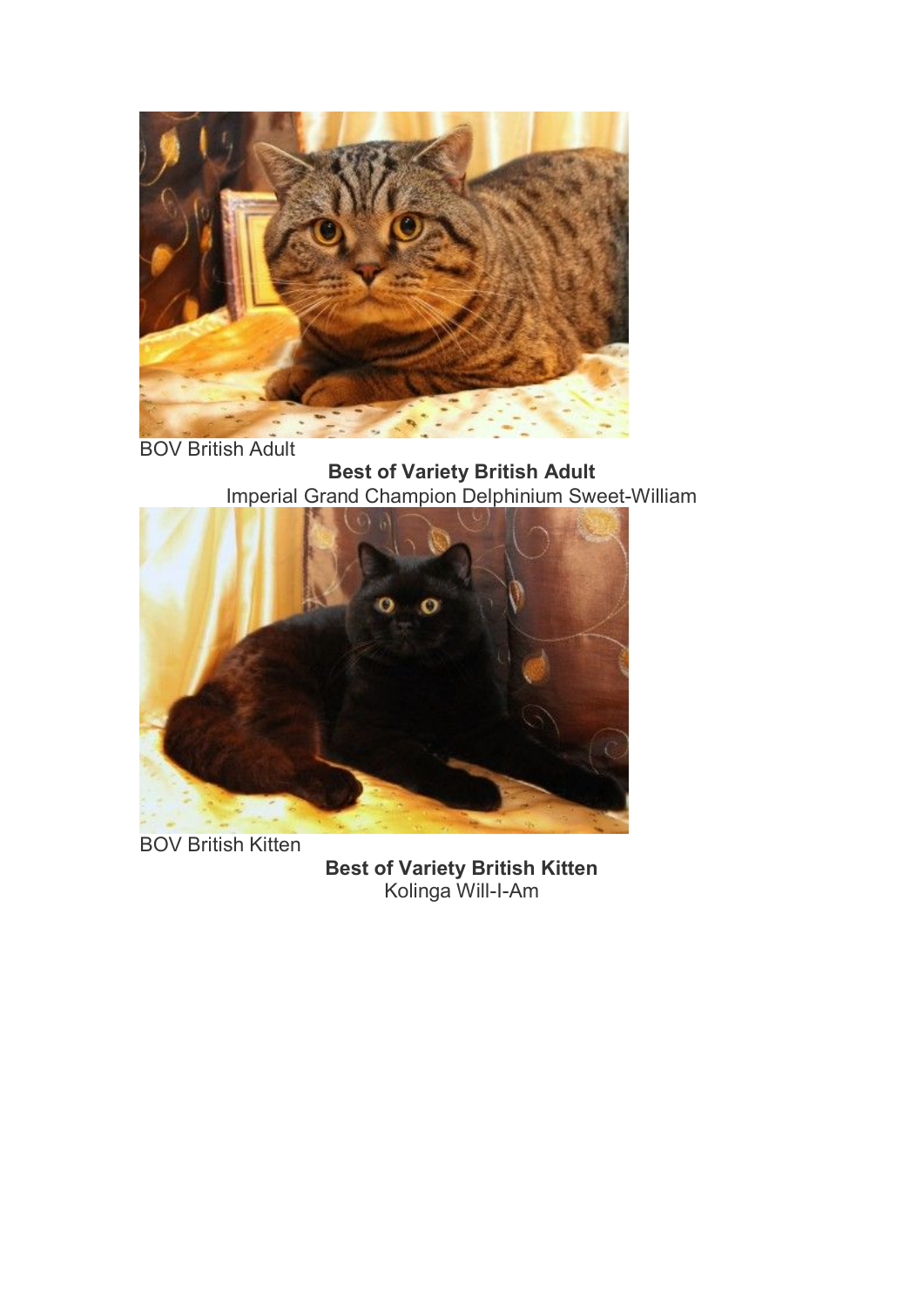

Best Foreign Adult

**Best of Variety Foreign Adult** Abychat Hakuna Matata



BOV Foreign Kitten

**Best of Variety Foreign Kitten** Tarjjika Misty's Gaze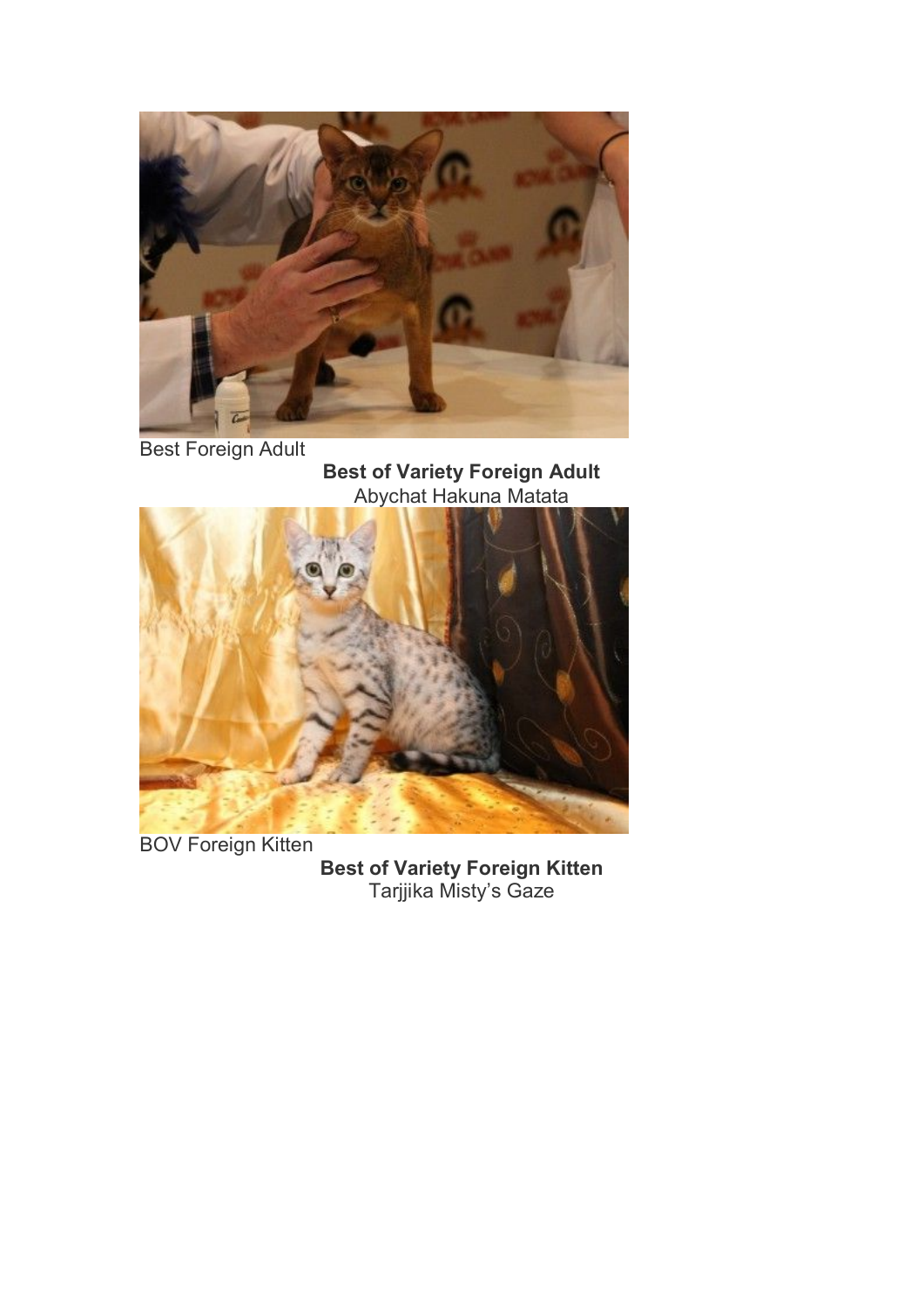

BOV Foreign Neuter **Best of Variety Foreign Neuter** UK Imperial Grand Champion & Imperial Grand Premier Jenanca Anjali



BOV Burmese Adult **Best of Variety Burmese Adult** Olympian Silver Imperial Gr Ch Rossikhan Sweetbaby James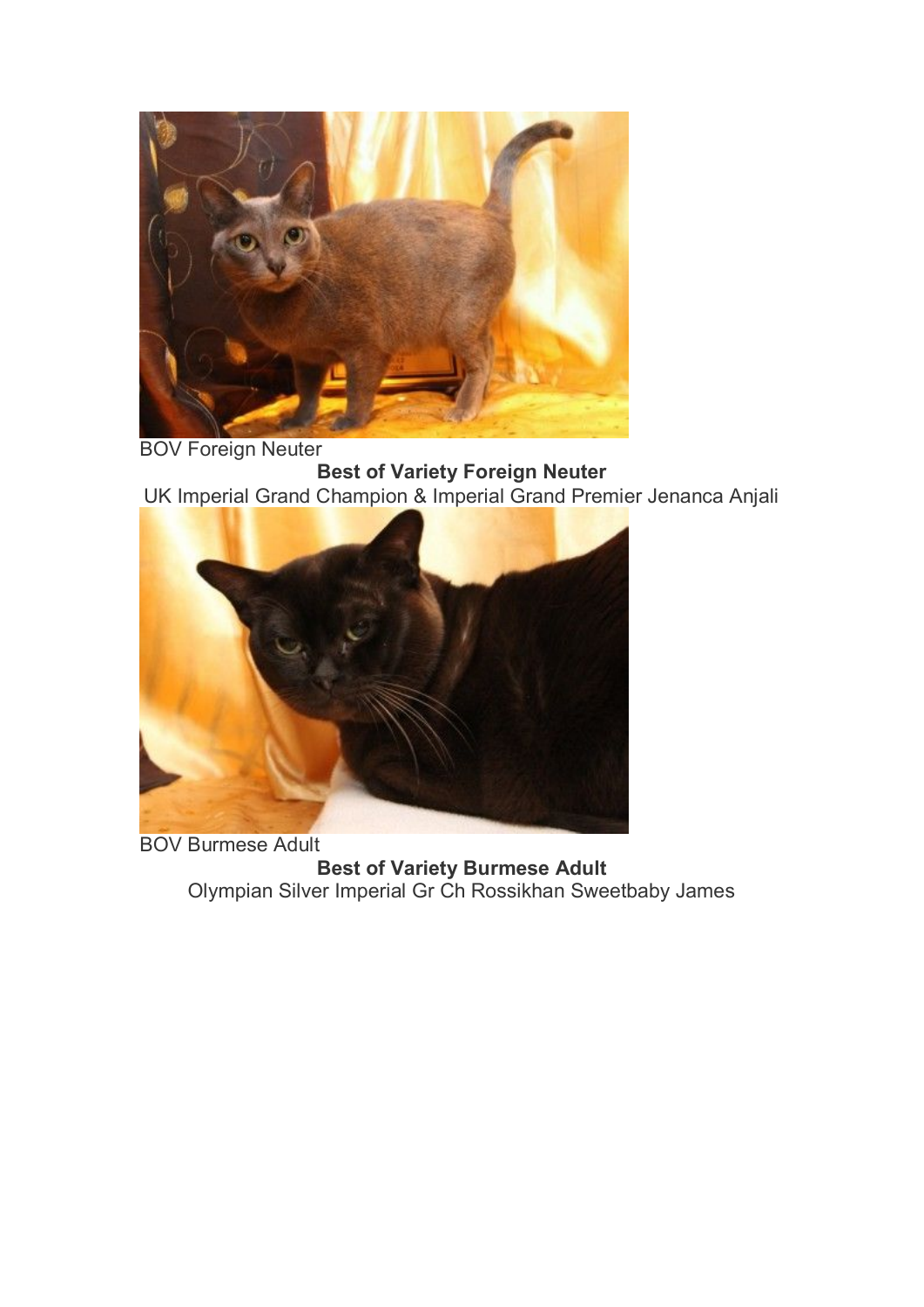

BOV Burmese Kitten **Best of Variety Burmese Kitten** Kymian Clary



BOV Burmese Neuter **Best of Variety Burmese Neuter** Champion Shivarene Shalimar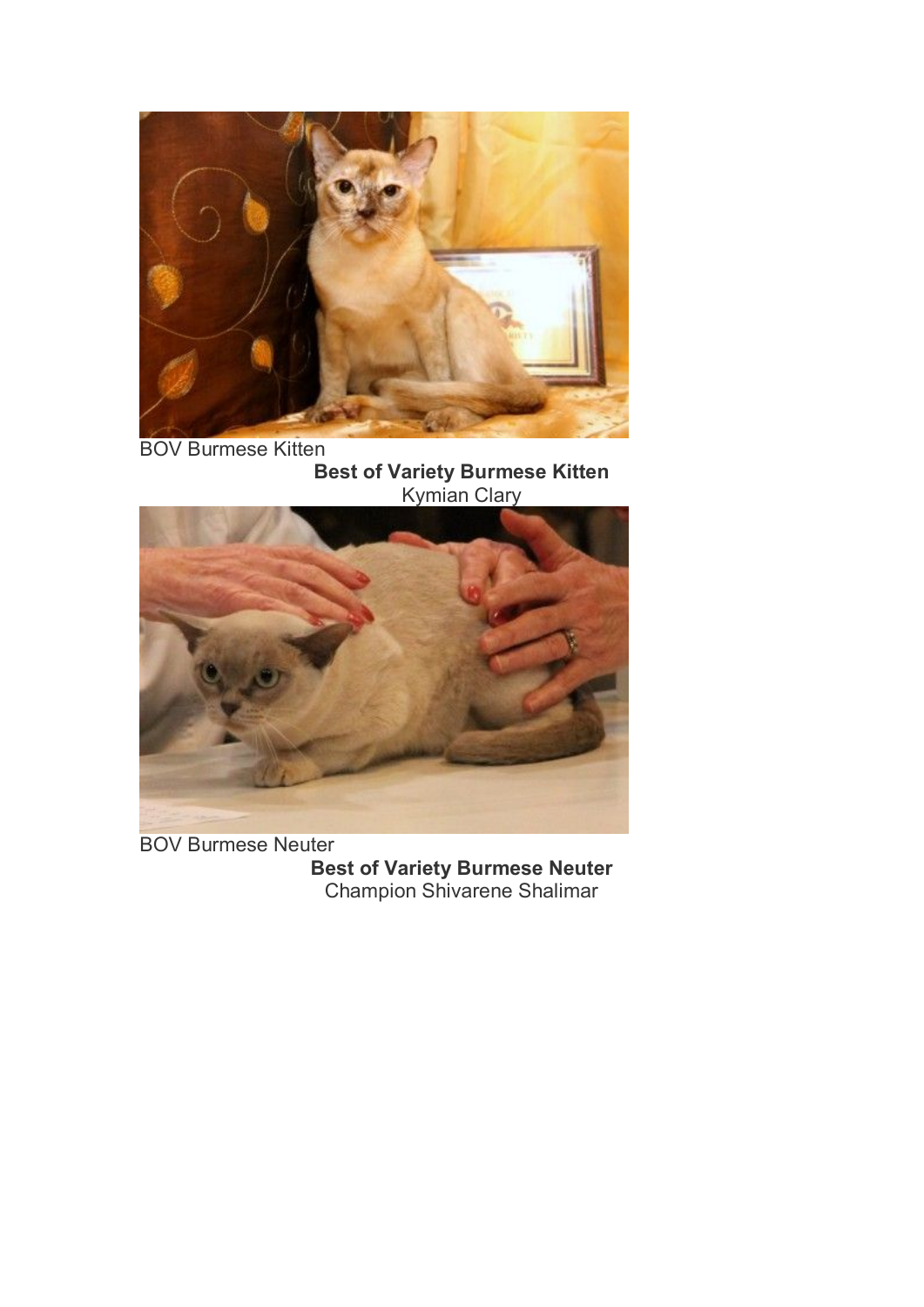

BOV Oriental Adult **Best of Variety Oriental Adult** Imperial Grand Champion Alderstar Andro



BOV Oriental Kitten **Best of Variety Oriental Kitten** Hemlock Spotty Muldoon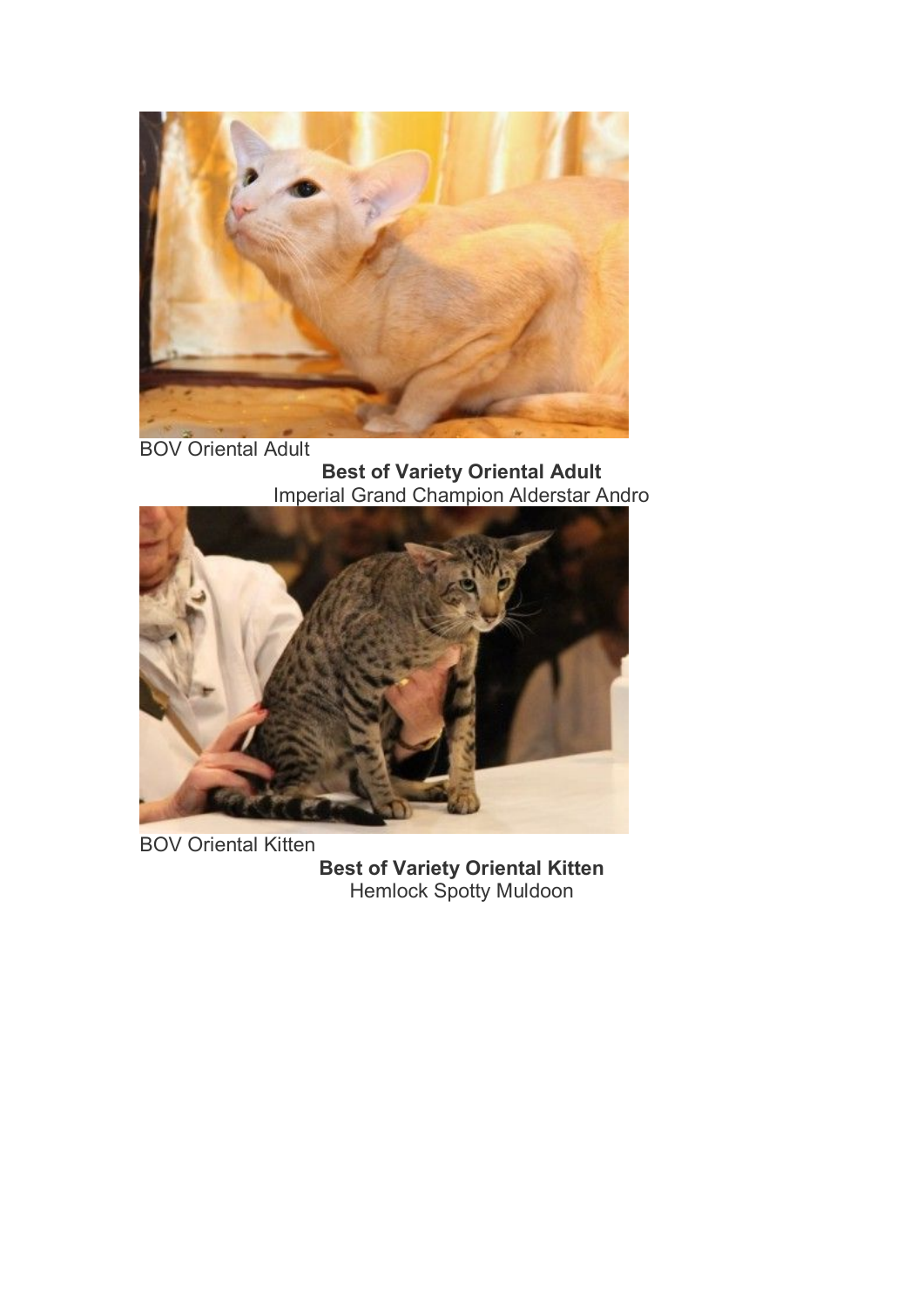

Best Oriental Neuter **Best of Variety Oriental Neuter** UK Olympian Gold Imperial Grand Premier Mylynn Magnifique



BOV Siamese Adult **Best of Variety Siamese Adult** Olympian Bronze Imperial Grand Champion Littlefeat Powderfinger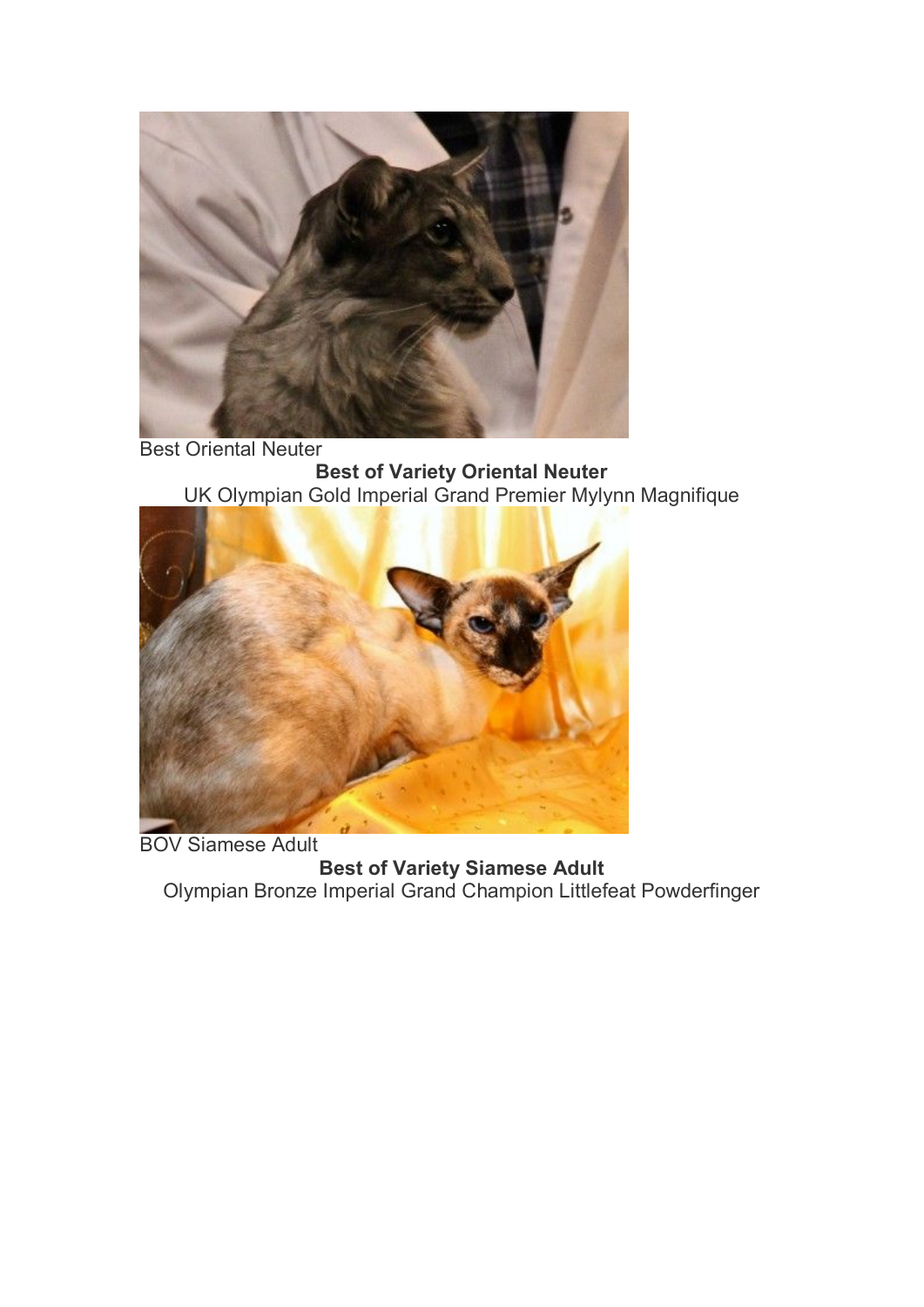

BOV Siamese Kitten **Best of Variety Siamese Kitten**



BOV Siamese Neuter **Best of Variety Siamese Neuter** Grand Premier Mianja Mickey Pearce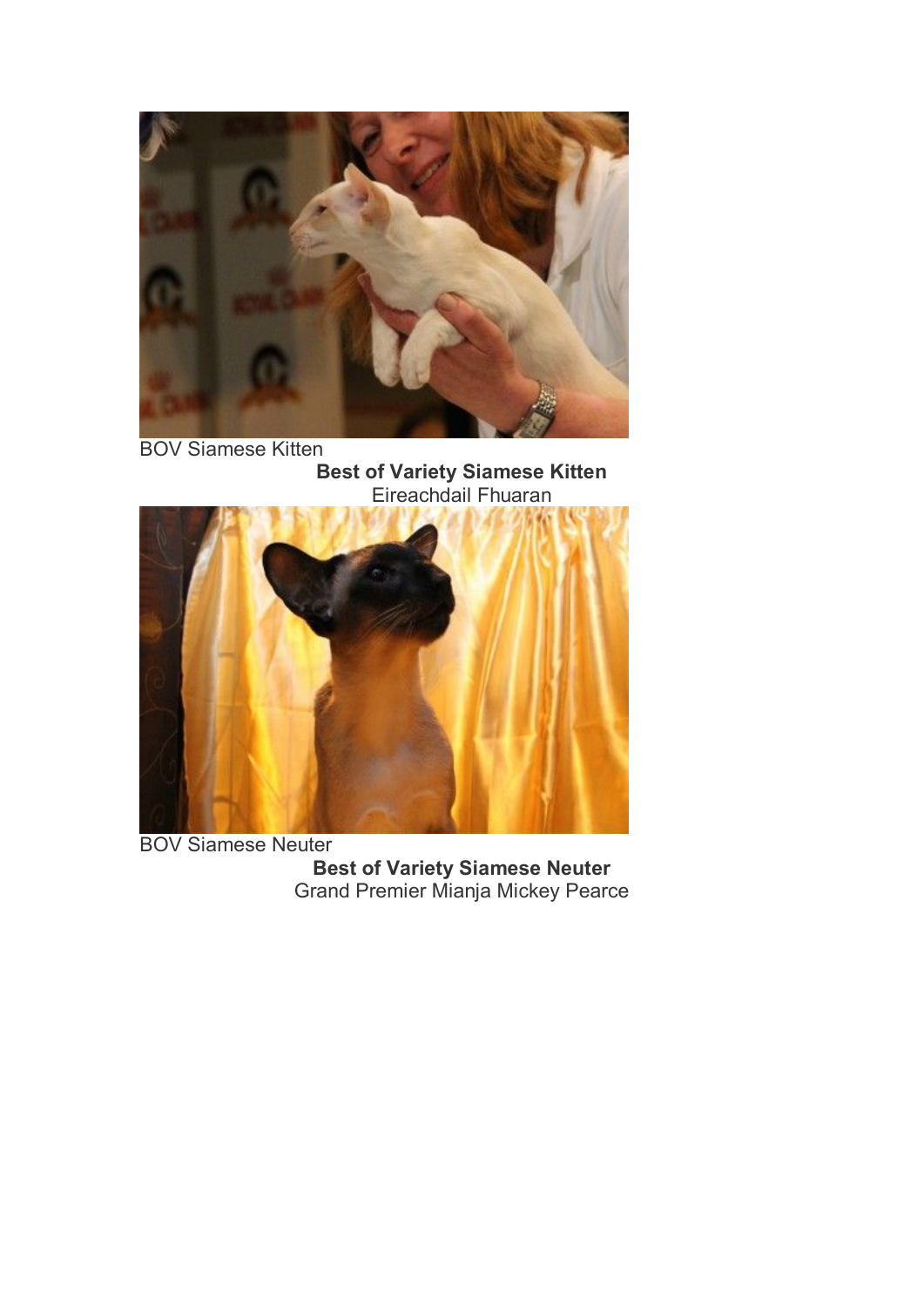

Best Non-Pedigree

**Supreme Household Pet** Supreme UK Olympian Gold Imperial Mastercat Sugar & Spice



Best Pedigree Pet

**Supreme Pedigree Pet** Supreme UK Olympian Gold Imperial Grand Mastercat Ollivander